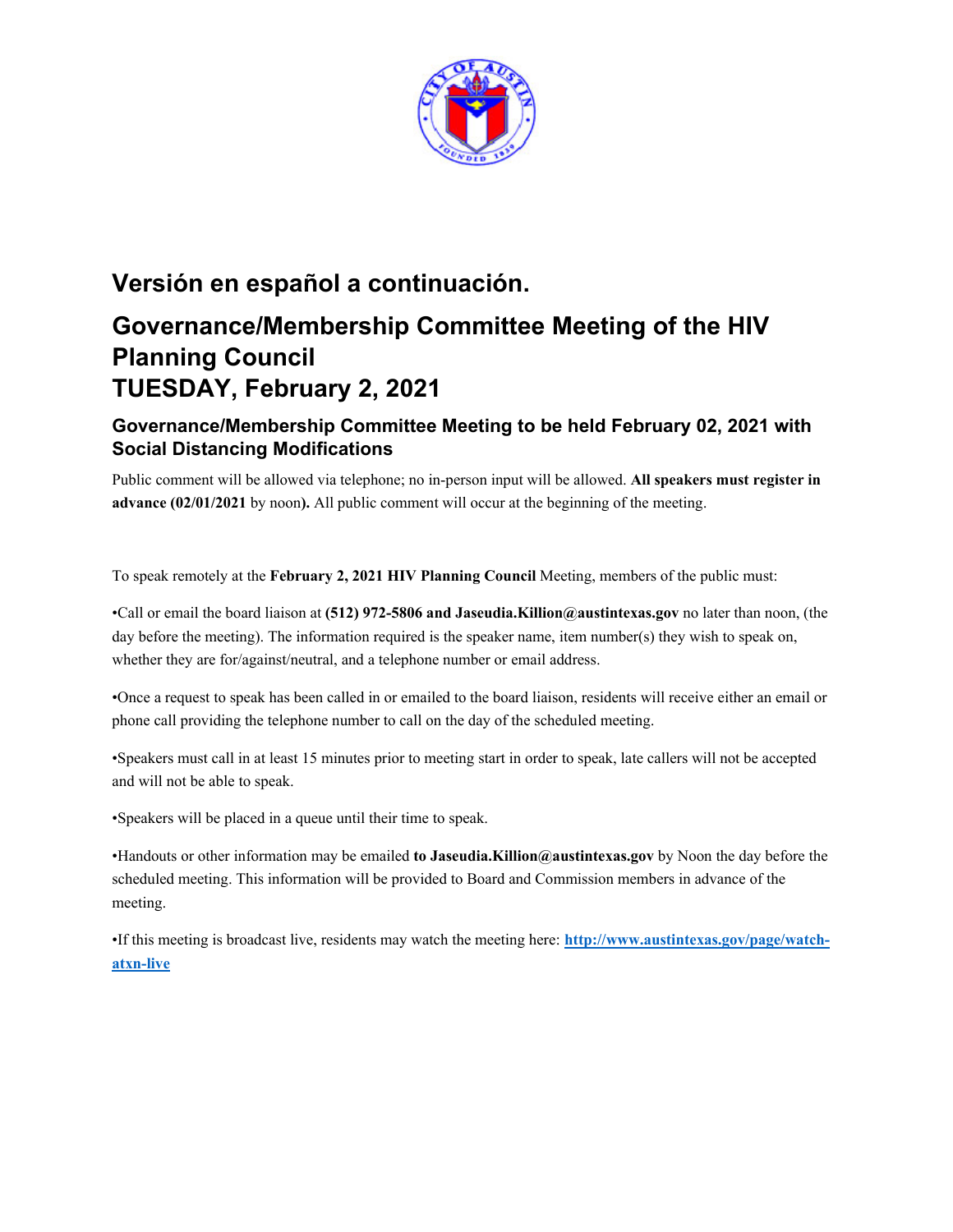

## Reunión del **Governance/Membership Committee Meeting of the HIV Planning Council TUESDAY, February 02, 2021**  FECHA de la reunion (**Febrero 02, 2021**)

La junta se llevará con modificaciones de distanciamiento social

Se permitirán comentarios públicos por teléfono; no se permitirá ninguna entrada en persona. Todos los oradores deben registrarse con anticipación (**2/01/2021** antes del mediodía). Todos los comentarios públicos se producirán al comienzo de la reunión.

Para hablar de forma remota en la reunión, los miembros del público deben:

• Llame o envíe un correo electrónico al enlace de la junta en (**512) 972-5806 and Jaseudia.Killion@austintexas.gov** a más tardar al mediodía (el día antes de la reunión). La información requerida es el nombre del orador, los números de artículo sobre los que desean hablar, si están a favor / en contra / neutrales, y un número de teléfono o dirección de correo electrónico.

• Una vez que se haya llamado o enviado por correo electrónico una solicitud para hablar al enlace de la junta, los residentes recibirán un correo electrónico o una llamada telefónica con el número de teléfono para llamar el día de la reunión programada.

• Los oradores deben llamar al menos 15 minutos antes del inicio de la reunión para poder hablar, no se aceptarán personas que llamen tarde y no podrán hablar.

• Los oradores se colocarán en una fila hasta que llegue el momento de hablar.

• Los folletos u otra información pueden enviarse por correo electrónico a **Jaseudia.Killion@austintexas.** antes del mediodía del día anterior a la reunión programada. Esta información se proporcionará a los miembros de la Junta y la Comisión antes de la reunión.

• Si esta reunión se transmite en vivo, los residentes pueden ver la reunión aquí: http://www.austintexas.gov/page/watch-atxn-live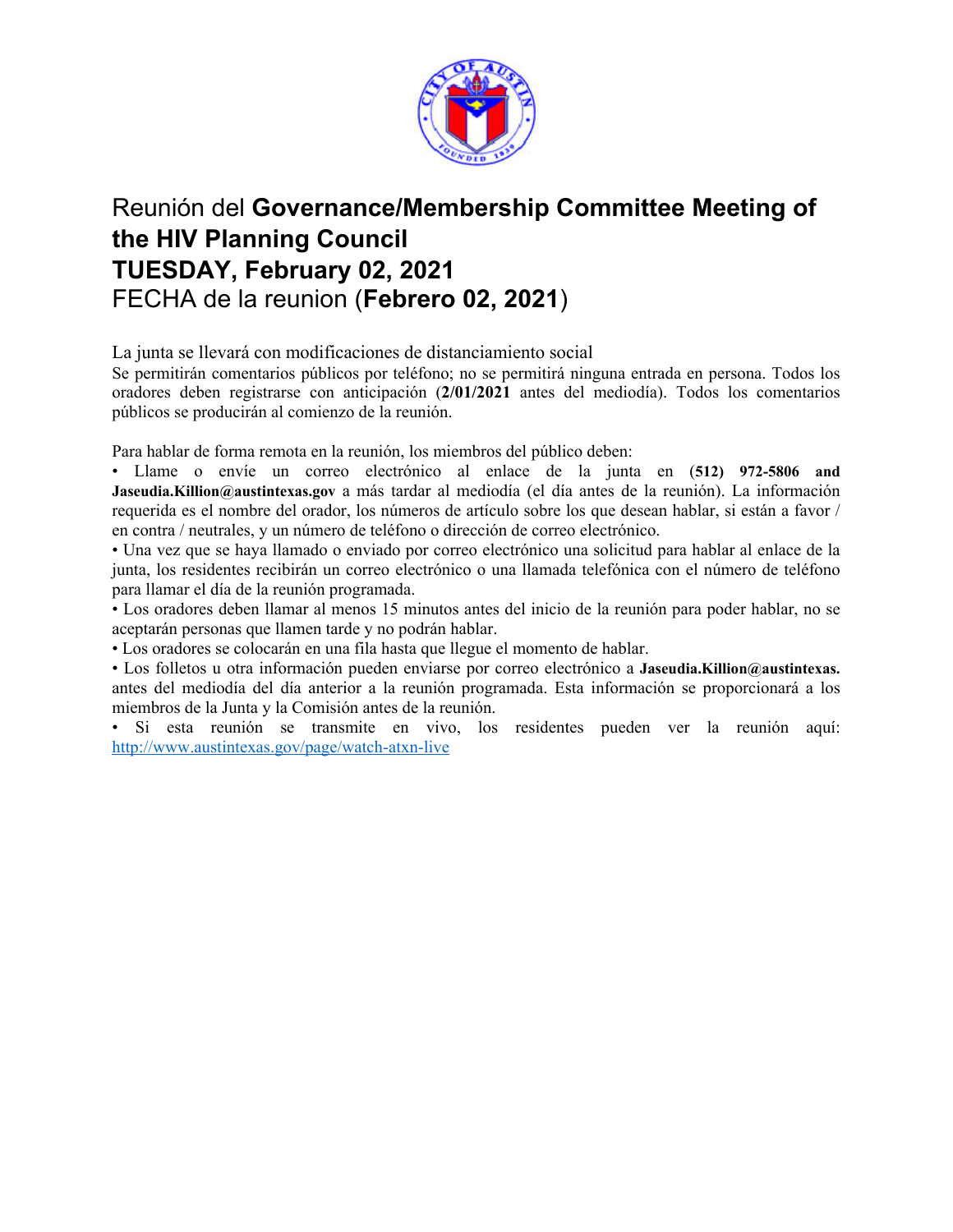

### **HIV PLANNING COUNCIL**

### **GOVERNANCE/MEMBERSHIP MEETING Tuesday, February 02, 2021, 12:00 P.M. City Hall/ Remote Meeting Austin, Texas**

#### **GOVERNANCE/MEMBERSHIP COMMITTEE MEMBERS:**

*Committee Chair Akeshia Johnson-Smothers, Brooks Wood, Julio Gómez, Rocky Lane, Tarik Daniels, and Taylor Stockett.* 

#### **AGENDA**

#### **CALL TO ORDER**

#### **CITIZEN COMMUNICATION**

The first 10 speakers signed up prior to the meeting being called to order will each be allowed a three-minute allotment to address their concerns regarding items not posted on the agenda.

#### **1. CERTIFICATION OF QUORUM**

- **2. INTRODUCTION/ANNOUNCEMENTS**
- **3. APPROVAL OF MINUTES**

#### **4. MEMBERSHIP AND ATTENDANCE**

a. Review of membership activities and roster

#### **5. RECRUITMENT/PROMOTION**

- a. Review and Approve Proposed Social Media Calendar  $\Lambda$ 
	- i. Discussion and Recommendations for 2021
- b. Review draft promotional materials
- c. Consumer Advisory Board Discussion

#### **6. STAR AWARDS PLANNING**

a.Review timeline

b.Discuss approach for community partners

### **7. MOU AND BY LAWS REVIEW**

#### **8. HIV PLANNING COUNCIL STAFF REPORT**

- a. Committee Budget Review
- b. Committee Training Recommendations